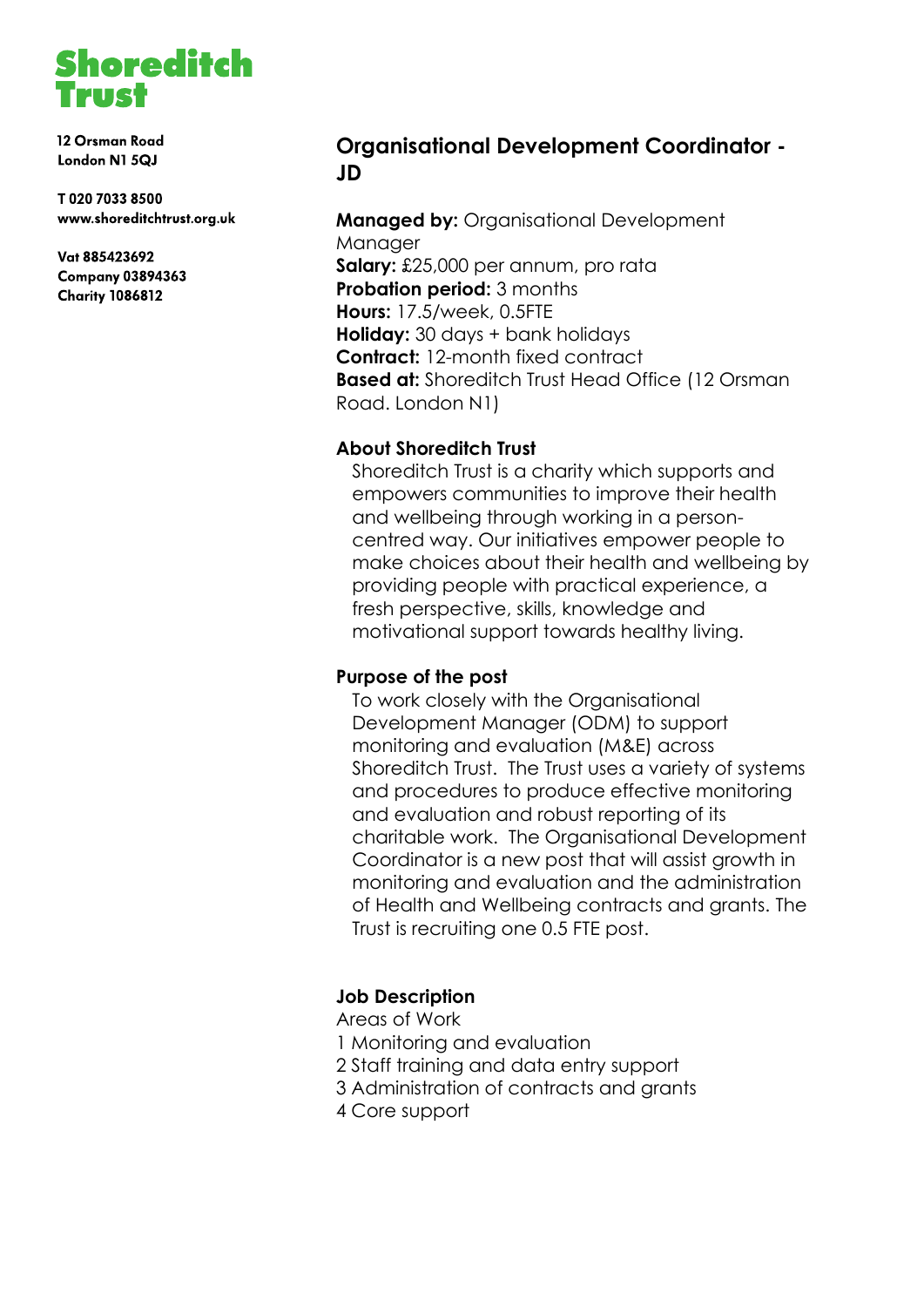# **Shoreditch TIR!**

### **1 Monitoring and evaluation**

- Work with Shoreditch Trust's M&E systems including Salesforce NPSP (Non-profit Success Pack)
- Undertake regular interrogation of data and identify errors and gaps
- Support contract and grant reporting with error checking and sense checking of data, and liaising with staff to ensure timely and accurate entering of data
- Review system reports and work with ODM to improve
- Support ODM in development of Shoreditch Trust's Salesforce.org
- Support M&E requests from Shoreditch Trust's Senior Leadership Team (SLT), Programme Managers and Practice Leads as appropriate
- Undertake training in Salesforce Admin tasks. Inhouse training will be given in the use of Salesforce user interface and basic Admin tasks as required. There is a full suite of Salesforce training that can be accessed via Salesforce Trailhead for personal training and development
- Make changes to Shoreditch Trusts Salesforce.org as agreed with ODM
- Work with ODM to identify new ideas and opportunities for evaluation of data and analyse trends
- Work with ODM to provide figures for contract, grant and board reports
- Support the Trust's M&E work as reasonably required

### **2 Staff training and data entry support**

- Support ODM in development and delivery of Staff Training
- Assist staff with general day to day support in use of Salesforce
- Support ODM in identification and management of staff data performance issues
- Work with ODM to prioritise staff requests for changes to system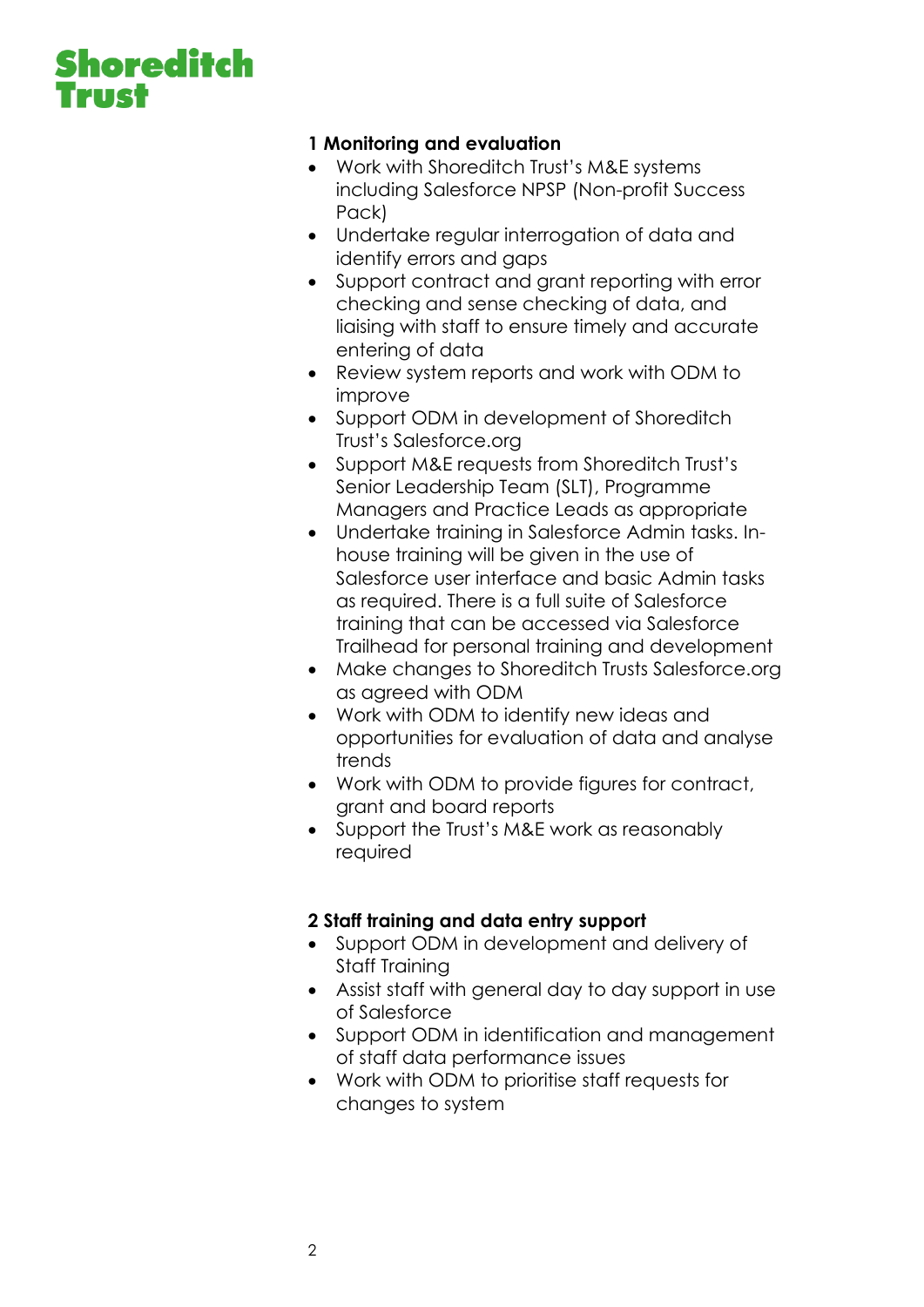# **Shoreditch**

### **3 Administration of contracts and grants**

- Contribute to calendar of reporting and invoicing due dates and updates of report progress and submissions
- Work with ODM to maintain accurate records of contracts and grant agreements
- Support ODM to provide information for audit and regulatory requirements
- With ODM prepare budget forecasts of contract and grant income
- Support ODM with regular reviews of income against invoice for contracts and grants and reporting to SLT

#### **4 Core support**

- Provide appropriate cover for Organisational Development Manager when unavailable
- Provide updates to SLT as appropriate

### **Person Specifications**

### *Educational achievements, Qualifications, Training and Knowledge*

Essential

- Educated to Degree Level or equivalent qualification or experience
- GCSE Maths and English GCSE or equivalent qualification, Grade C or above
- DBS enhance security checked (this will be undertaken and a satisfactory outcome is a condition of employment)

Desirable

• Salesforce Admin certification or working towards

### *Experience*

Essential

- Confident with use of Microsoft Office Word, Excel spreadsheets and Microsoft Sharepoint
- Confident in using data gathering and/or monitoring and evaluation systems (such as Salesforce CRM)
- Ability to produce reports and written material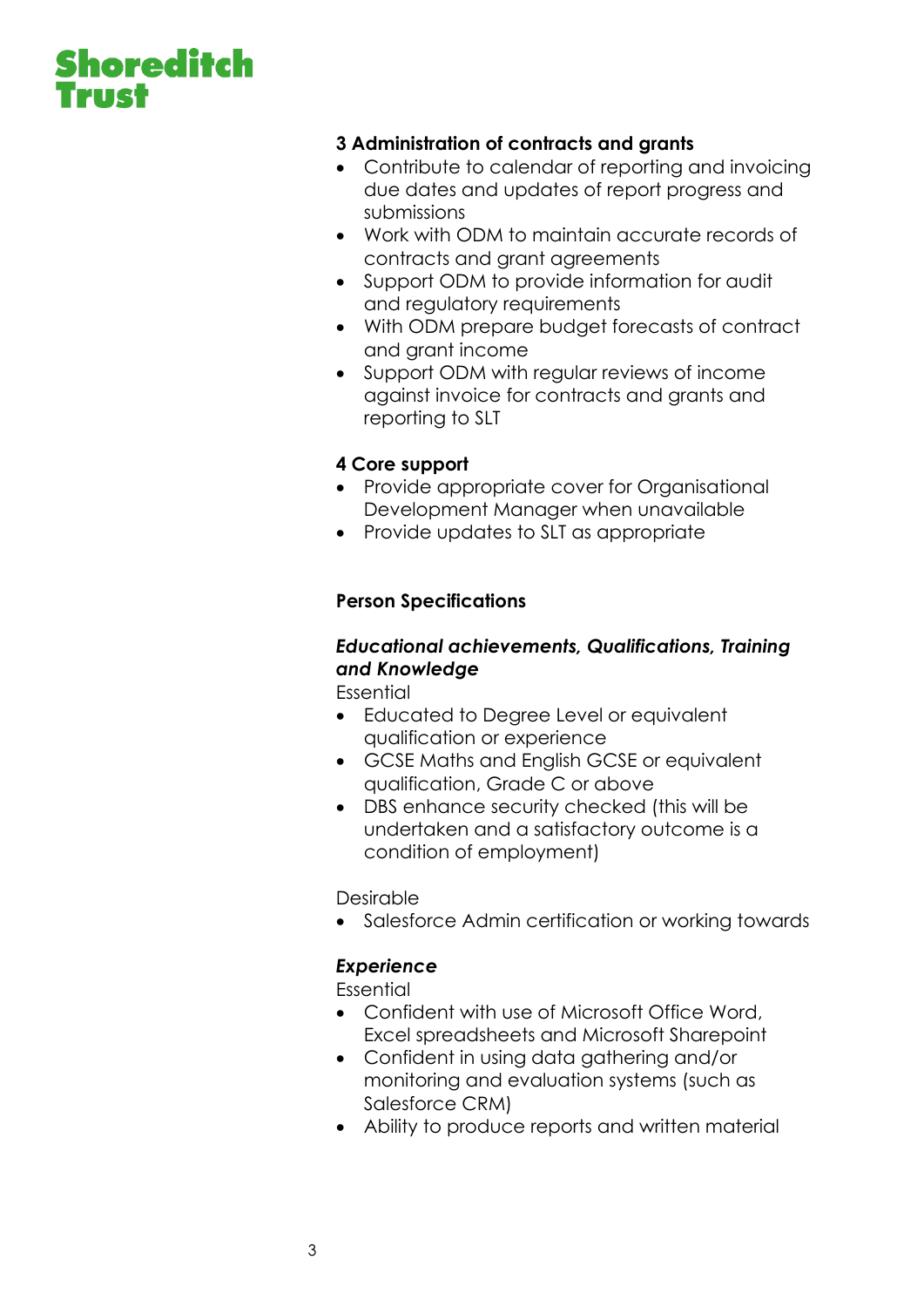# **Shoreditch AIR**

Desirable

- Working in a charity, not-for-profit or social enterprise environment
- Experience with statistical software and/or CRM systems e.g. SPSS, Qualtrics
- Developing systems to gather data for monitoring and evaluation
- Understanding of Theory of Change and other charitable evaluation tools
- Salesforce CRM at Admin level
- Using Salesforce NPSP (non-profit success pack)
- Analysis and evaluation of smaller data sets

## *Job related aptitudes and skills*

Essential skills

- Good critical thinking and an enquiring disposition
- Excellent reasoning and problem-solving skills
- Personal responsibility for delivery of tasks and duties
- Adherence to data protection policy and protocols
- Ability to organise, plan and prioritise on own initiative including when under pressure and meeting deadlines

Desirable skills

• Ability to use graphs and visual representations of data effectively

### *Personal qualities*

Essential

- Commitment to continuous personal development
- Ability to work alone
- Ability to work collaboratively to meet deadlines
- Willingness to learn about new initiatives

### *Corporate responsibilities*

Conduct high levels of professionalism at all times with particular reference to punctuality, dress, presentation and administration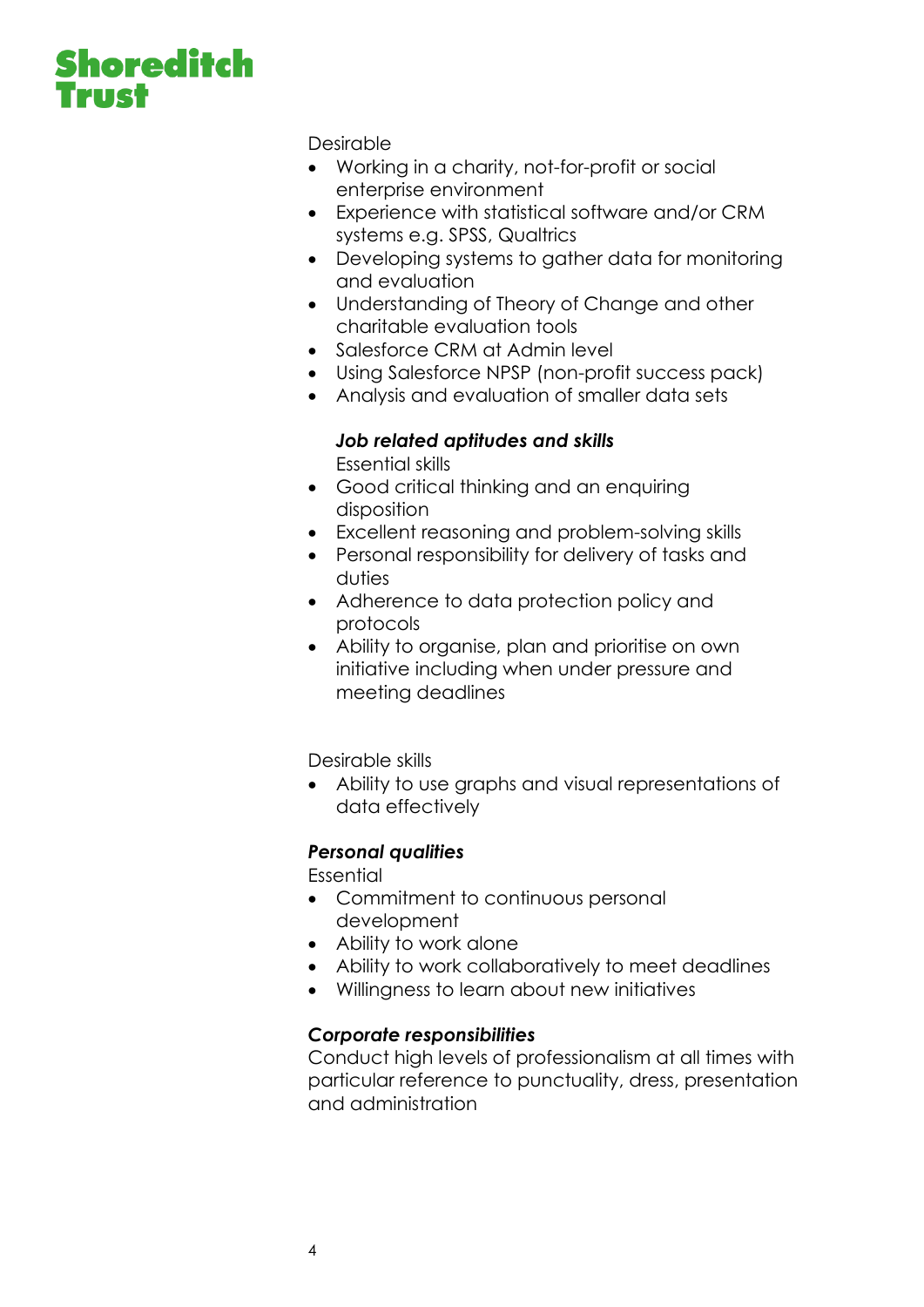# **Shoreditch**

Shoreditch Trust Values

Our Values guide everything we do with clients, colleagues, partners & commissioners:

**Equality:** we believe that everyone has the right to lead healthy and fulfilling lives. We support people to recognise opportunities and overcome obstacles to realise their potential.

**Connection:** bringing people together is at the heart of what we do, forging strong and trusting relationships to enrich our work and the lives of our clients.

**Compassion:** we believe everyone should be treated with kindness and respect, and recognise that honest and challenging conversations can be as important as encouragement.

**Independence:** we promote independence, enabling people to make informed decisions and take ownership of their own development.

**Flexibility:** we strive to respond flexibly and intelligently to people's needs, understanding that there is no 'one-size-fitsall' when it comes to real lives.

#### Anti-Racism

At Shoreditch Trust we realise that systemic racism is an issue that affects us all; we recognise the many ways that racism undermines the health and opportunities of people who are affected; we respond in every way we can to repair the harms that racism causes; and we resist any policies or ways of behaving on our part that may be racist.

#### Equal Opportunities

Shoreditch Trust is committed to encouraging diversity and eliminating discrimination in both its role as an employer and as a provider of services. Through its aims as a charity, Shoreditch Trust recognises that the communities we work with have endured long-term deprivation and under investment. It also recognises the incredible potential of those communities and individuals. We are committed to challenging and changing this situation and to contributing to the creation of a fair, equitable and accessible society. Shoreditch Trust is committed to creating a diverse and inclusive organisation - a place where we all can be ourselves and reach our full potential at work. We offer a range of staff support programmes, including 4 development days, extensive training opportunities and wellbeing policy